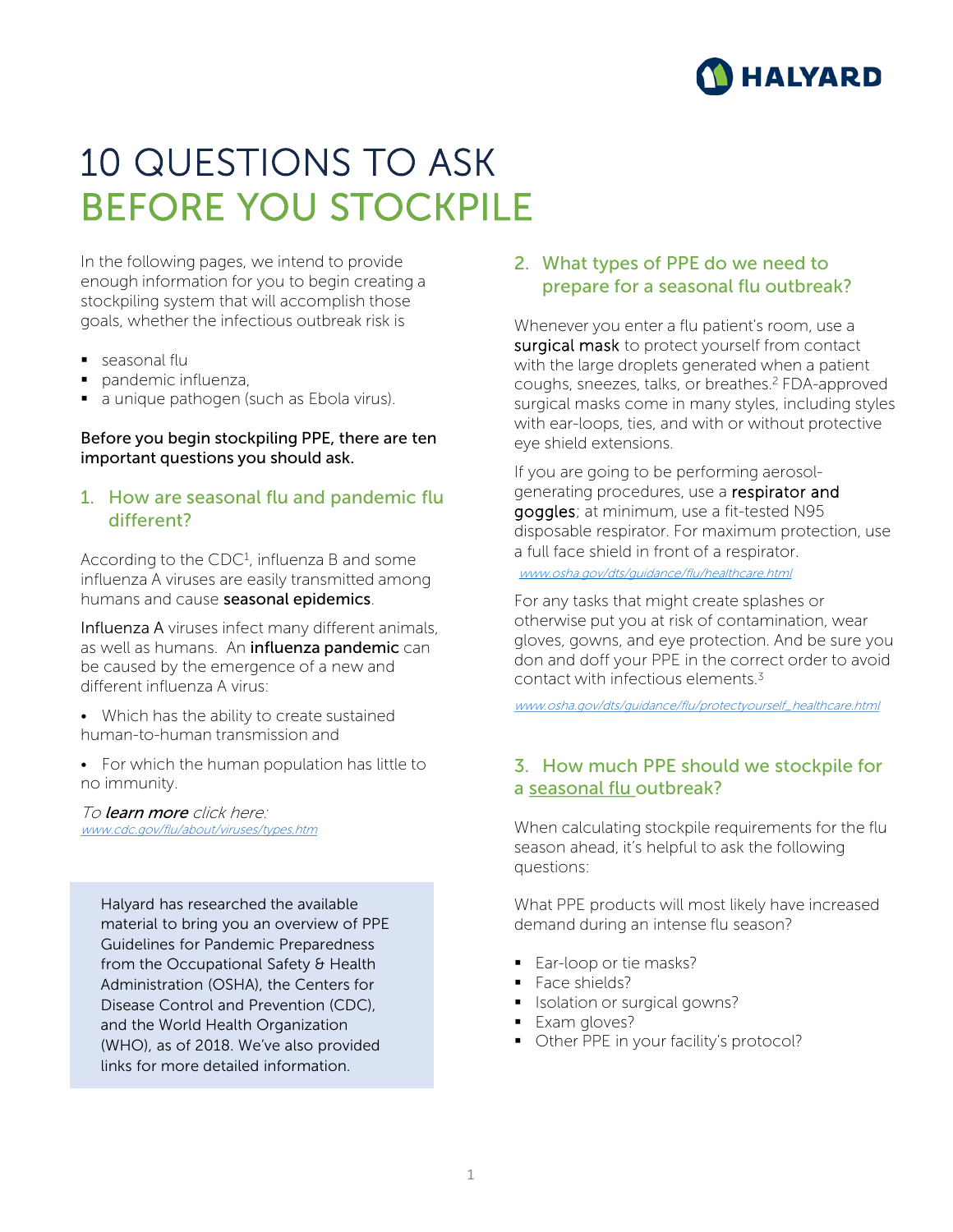

Who will wear the PPE when encountering flu patients?2

- **Doctors/Nurses?**
- Patients?
- **Visitors?**
- **•** Other Staff (EMS, Lab, Transport, Environmental)?

You can also find guidance<sup>4</sup> at the following link: [www.osha.gov/dts/guidance/flu/healthcare.html](http://www.osha.gov/dts/guidance/flu/healthcare.html)

#### 4. What types of PPE do we need to prepare for a pandemic flu outbreak?

The types of PPE appropriate for pandemic flu are similar to those for seasonal flu, including surgical masks, face shields, isolation or surgical gowns, and exam gloves (see Question 2, above). Additionally, respiratory protection (e.g. N95 surgical respirators) may be a key component of your pandemic flu PPE protocols. Compared to seasonal flu, more staff and tasks may be considered high risk in pandemic flu.

OSHA does make a distinction<sup>4</sup> regarding gowns when caring for pandemic flu patients:

Wear an isolation gown when you are at risk of soiling your clothes or uniform with blood or other bodily fluids, including respiratory secretions. However, Health and Human Services (HHS) states that most routine pandemic influenza patient encounters don't require the use of gowns. Examples of when a gown may be needed include procedures such as intubation or when closely holding a pediatric patient. Gowns should fully cover the areas of your body requiring protection.

[www.osha.gov/SLTC/pandemicinfluenza/pandemic\\_health.html](http://www.osha.gov/SLTC/pandemicinfluenza/pandemic_health.html)

Important Tip: Research your current PPE manufacturer's supply chain. The farther away these items are produced, the longer it will take to fill large emergency orders.

HALYARD\* face masks and respirators are primarily manufactured in North America, which enables us to respond faster in emergencies and outbreaks

### 5. How much PPE should we stockpile for a pandemic flu outbreak?

In pandemic flu, the quantity of PPE required may be significantly more than seasonal flu. More employees may be considered at very high or high risk. Also, the duration of a pandemic may be longer than seasonal flu. OSHA suggests a community can assume two waves of a pandemic, each 12 weeks (24 weeks total).5

The US Department of Labor (DOL) and HHS encourage employers to stockpile facemasks and respirators in advance of an influenza pandemic. Manufacturing capacity at the time of an outbreak would not meet expected demand during the pandemic. HHS estimates that a pandemic outbreak would require at least 90 million N95 respirators in just a 42-day period.<sup>6</sup>

According to OSHA, the hospital should assess the occupational exposure risk for each job (not all hospital employees provide patient care) and work task (e.g., aerosol-generating medical procedures). Categorize risks as very high, high, medium, and low, then estimate the number or percentage of employees who fall into each category to estimate the types and amounts of PPE you need.<sup>5</sup>

#### 6. How should we prepare for a pandemic involving a unique pathogen such as the Ebola virus?

It is impossible to prepare for pandemics caused by every conceivable unique pathogen, but there are some guidelines for the Ebola virus (EVD) that may apply in other situations.<sup>7</sup> For example, the Tiered Approach classifies each hospital by the role they will play in a pandemic:

- FRONTLINE hospital Most acute care acute care hospitals, urgent care clinics and critical access hospitals
- ASSESSMENT hospital facilities prepared to receive, isolate, and care for a Person Under Investigation (PUI) until a diagnosis can be confirmed or ruled out.
- TREATMENT hospital prepared to care for patients with confirmed EVD throughout the course of their illness.

For more about the Tiered Approach, see ror more about the nereal ripproach, see<br><https://www.cdc.gov/vhf/ebola/healthcare-us/ppe/supplies.html>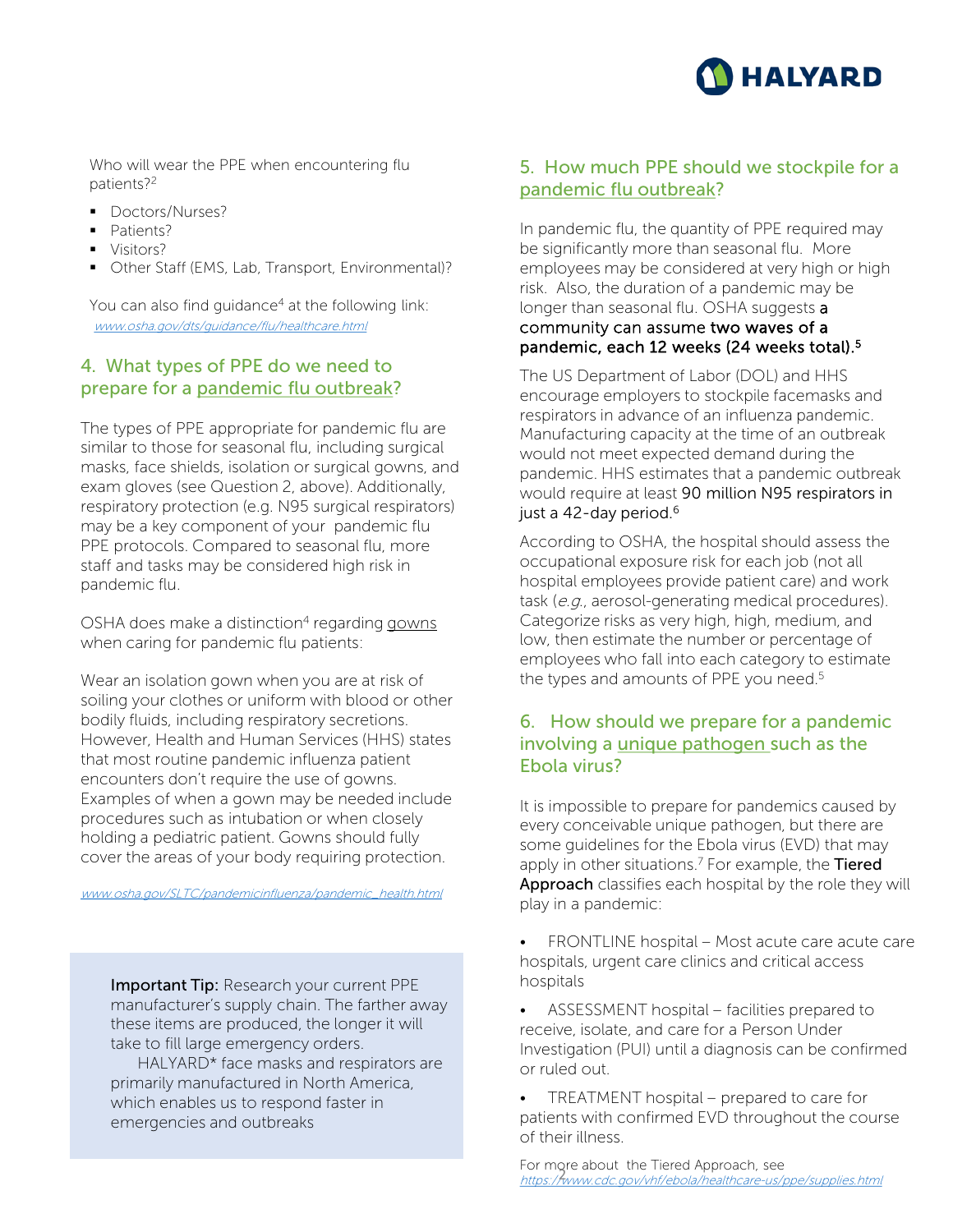

# 7. What types of PPE should be used in outbreaks of unique pathogens such as Ebola virus?

Based on experience with the Ebola outbreak, the CDC provides recommendations for appropriate PPE depending on the status of the patient:

| For managing patients who are under investi-<br>gation (PUI) for Ebola who are clinically stable<br>and do not have bleeding, vomiting or diarrhea:7                                                                                                                                                                                                                                                                                                                                                                                                                                                                                                                                                   | For managing patients with confirmed Ebola<br>who are clinically unstable or have bleeding,<br>vomiting or diarrhea. <sup>7</sup>                                                                                                                                                                                                                                                                                                                                                                                                                                                                                                                                                  |
|--------------------------------------------------------------------------------------------------------------------------------------------------------------------------------------------------------------------------------------------------------------------------------------------------------------------------------------------------------------------------------------------------------------------------------------------------------------------------------------------------------------------------------------------------------------------------------------------------------------------------------------------------------------------------------------------------------|------------------------------------------------------------------------------------------------------------------------------------------------------------------------------------------------------------------------------------------------------------------------------------------------------------------------------------------------------------------------------------------------------------------------------------------------------------------------------------------------------------------------------------------------------------------------------------------------------------------------------------------------------------------------------------|
| Single-use (disposable) fluid-resistant gown <sup>t</sup><br>that extends to at least mid-calf or fluid-<br>resistant coveralls without an integrated<br>hood                                                                                                                                                                                                                                                                                                                                                                                                                                                                                                                                          | Single-use (disposable) impermeable gown <sup>t</sup><br>extending to at least mid-calf, Single-use<br>impermeable coverall. (preferably without<br>an integrated hood).                                                                                                                                                                                                                                                                                                                                                                                                                                                                                                           |
| Single-use full face shield                                                                                                                                                                                                                                                                                                                                                                                                                                                                                                                                                                                                                                                                            | Respiratory Protection: In case a potentially                                                                                                                                                                                                                                                                                                                                                                                                                                                                                                                                                                                                                                      |
| Single-use face mask                                                                                                                                                                                                                                                                                                                                                                                                                                                                                                                                                                                                                                                                                   | aerosol-generating procedure needs to be<br>performed emergently, use either                                                                                                                                                                                                                                                                                                                                                                                                                                                                                                                                                                                                       |
| Single-use exam gloves with extended cuffs.<br>Two pairs of gloves should be worn. At a<br>minimum, outer gloves should have extended<br><b>Cuffs</b>                                                                                                                                                                                                                                                                                                                                                                                                                                                                                                                                                  | • a PAPR (a hooded respirator with a full<br>face shield, helmet, or headpiece)<br>covered with a disposable hood, or                                                                                                                                                                                                                                                                                                                                                                                                                                                                                                                                                              |
| <sup>†</sup> NOTE: In section 6 of the CDC Guideline<br>"Selecting PPE for Healthcare Workers Who<br>Care for Patients with Ebola", impermeable<br>indicates that the material and construction have<br>demonstrated resistance to synthetic blood and<br>simulated bloodborne pathogens. In contrast,<br>fluid-resistant indicates a gown that has<br>demonstrated resistance to water or a coverall<br>that has demonstrated resistance to water or<br>synthetic blood.7<br>For details on the required testing for fluid resistance and<br>resistance to bloodborne pathogens, see Table 1 in the<br>following:<br>www.cdc.gov/vhf/ebola/healthcare-us/ppe/guidance-clinically-<br>stable-puis.html | a disposable, NIOSH-certified N95<br>respirator mask combined with single-<br>use surgical hood and a single-use full<br>face shield.<br>Disposable exam gloves with extended<br>cuffs. Two pairs of gloves should be worn so<br>that a heavily soiled outer glove can be safely<br>removed and replaced during care.<br>Single-use <b>boot covers</b> that extend to at<br>least mid-calf. In addition, single-use ankle-<br>high shoe covers ("surgical booties") worn<br>over boot covers may be considered to<br>facilitate the doffing process.<br>Disposable <b>apron</b> that covers the torso to<br>the level of the mid-calf should be used over<br>the gown or coveralls |

#### NEED HELP ESTIMATING STOCKPILE QUANTITIES? To help you estimate PPE requirements for seasonal flu and pandemic events, contact your Halyard representative.

NOTE: CDC Guidance on Ebola virus also highlights the need for a trained observer to ensure the PPE protocol is adhered to properly, including proper donning and doffing of the PPE ensemble.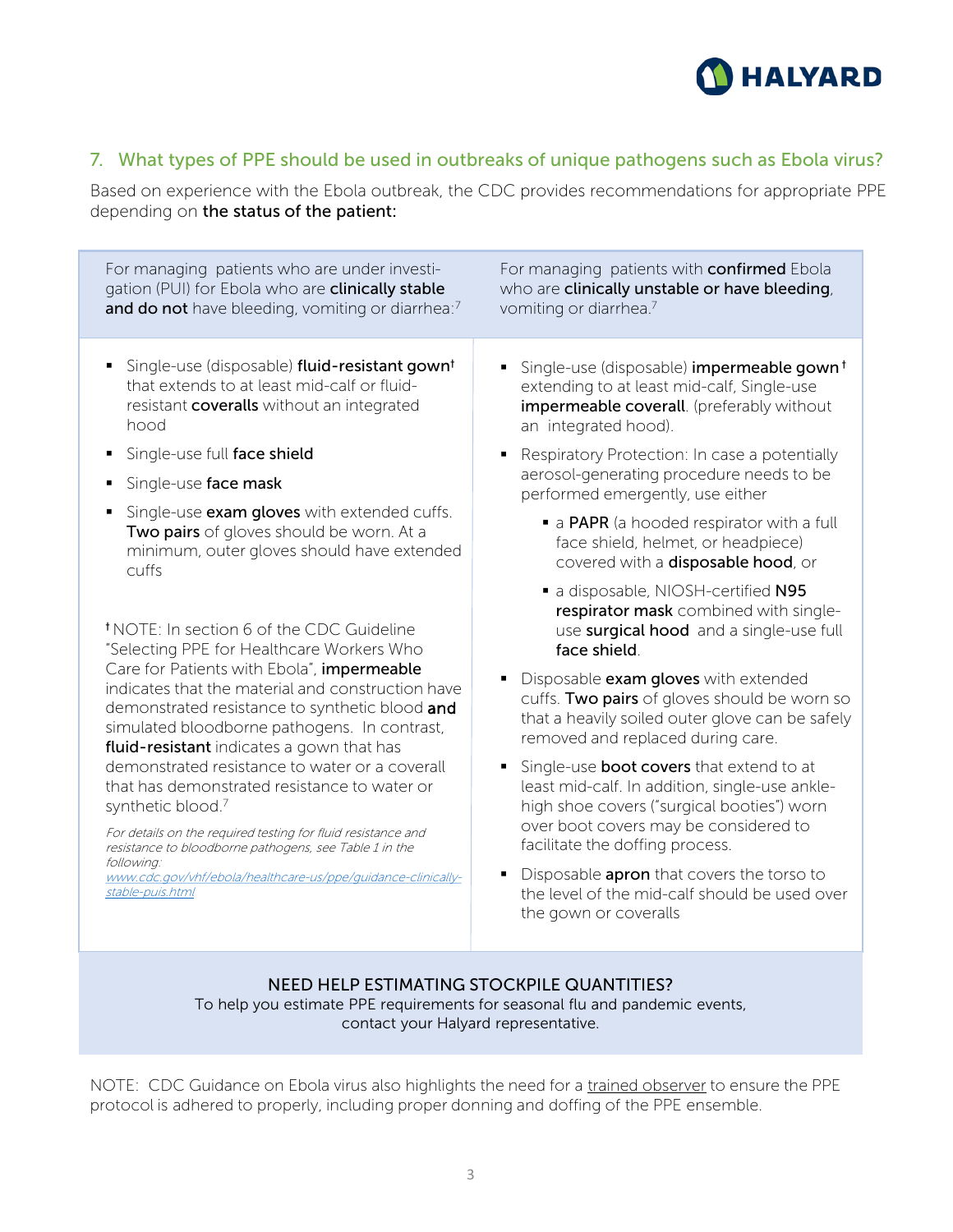

#### OSHA PPE SELECTION MATRIX FOR OCCUPATIONAL EXPOSURE TO EB0LA VIRUS

Based on existing OSHA and CDC guidance, OSHA has developed this detailed PPE Selection Matrix to help employers select appropriate PPE for workers who may be exposed to unique pathogens such as the Ebola virus. 8



Download the complete chart at [www.osha.gov/Publications/OSHA3761.pdf.](http://www.osha.gov/Publications/OSHA3761.pdf)

### 8. How much PPE should we stockpile for a pandemic caused by a unique pathogen?

Begin with the guidelines for the role your hospital will play. In the Tiered Approach, the duration of exposure and type of exposure will influence your PPE requirements.<sup>6</sup>

FRONTLINE hospital –PPE sufficient for 12 to 24 hours of care

- ASSESSMENT hospital –PPE sufficient for 4 to 5 days of care
- TREATMENT hospital –PPE sufficient for 7 days

According to the CDC, the amount of PPE needed for each day of patient care will depend on various factors including:

- **Expected number of patients**
- **Acuity of patients**
- Projected number of staff
- **Healthcare team configuration**
- Length of shifts
- Number of required breaks for staff wearing PPE

Other factors include isolation unit location and staff support strategies, waste management strategy, lab location, lab testing demand, and hospital protocols for products.6

#### THE IMPORTANCE OF CUSTOMIZING YOUR PREPAREDNESS PLAN

In the event of a major outbreak, effective vaccines may not be available until 4 to 6 months into the pandemic, and shortages of antiviral medications could also occur, making it especially important to have the necessary PPE available to protect healthcare workers.

One study<sup>9</sup> detailed the impact of the SARS outbreak in Toronto, which lasted approximately 6-7 months. (There were 438 confirmed or suspected SARS cases in Canada.) One large hospital reported that at the height of the epidemic the daily consumption of PPE equipment included 3,000 disposable gowns, 14,000 pairs of gloves, 18,000 N95 respirators, 9,500 ear loop masks, and 500 pairs of goggles. In the first week of the SARS outbreak, the hospital purchased \$1 million worth of supplies.

Your facility's unique pathogen scenarios, scope and duration could differ dramatically, so careful thought should be given to your local and regional risks.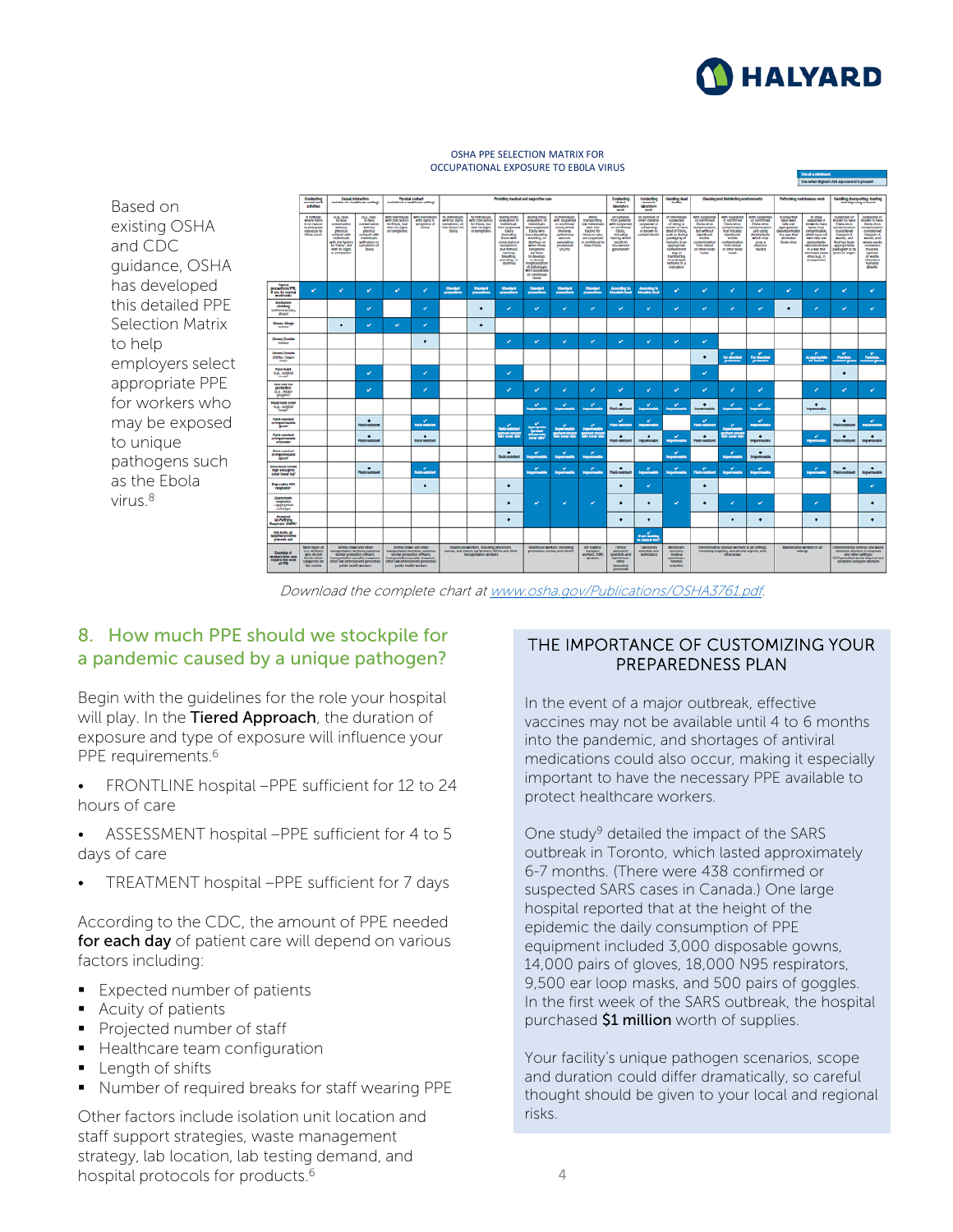

# 9. Do we need extra PPE for patients and visitors during flu season?

Yes. To help control the spread of flu, facemasks should be worn by patients who are presenting with flu-like symptoms prior to treatment and by patients with a confirmed diagnosis of influenza while they are being transported within the hospital for tests, x-rays, etc.10 Facemasks should also be offered to visitors who are coughing, sneezing, or have other flu-like symptoms. The number of facemasks stockpiled for these purposes should be in addition to the numbers needed for employees' health and safety.<sup>5</sup>

#### For more information, see **Interim Guidance** for the Use of Masks to Control Influenza Transmission.

[www.cdc.gov/flu/professionals/infectioncontrol/maskguidance.htm](http://www.cdc.gov/flu/professionals/infectioncontrol/maskguidance.htm)

# 10. How should we manage our stockpile once it's established?

- **Prevent damage, contamination, spoilage, or** disappearance of supplies. Place stockpiles in clean, secure environments with environmental controls and avoid storage areas that are damp or have temperature extremes.<sup>5</sup>
- When stockpiling items, be aware of each product's shelf life and storage conditions. Where possible, incorporate product rotation (consume the oldest supplies first) in your stockpile management system.<sup>5</sup>
- Consider a regional plan for PPE Hospitals are encouraged to partner with neighboring hospitals, in-network facilities, and/or healthcare coalitions to share inventory for limited supply products. Understand how quickly manufacturers and distributors can respond to ramp up critical supplies.<sup>6</sup>
- $\blacksquare$  Keep training current Ensure critical employees are trained and regularly practices on donning and doffing procedures. Give special consideration to training and use of PPE for unique pathogens and fit-tested respirators, and donning and doffing procedures with and without assistance of a trained observer<sup>5</sup>
	- [https://www.osha.gov/dsg/guidance/proposedGuidanceStockpi](https://www.osha.gov/dsg/guidance/proposedGuidanceStockpilingRespirator.pdf) lingRespirator.pdf

# FACE MASK OR RESPIRATOR: WHICH DO YOU NEED?

Face masks are used as a physical barrier to protect you from hazards such as splashes of large droplets of blood or body fluids. Face masks also prevent contamination by trapping large particles of body fluids that may contain bacteria or viruses when they are expelled by the wearer (for example, through coughing or sneezing).

Respirators are used to reduce your exposure to airborne contaminants. Most respirators are designed to fit the face and to provide a tight seal between the respirator's edge and the face. A proper seal between your face and the respirator forces inhaled air to be pulled through the respirator's filter material and not through gaps in the seal between your face and the respirator.

A 'fit test' is necessary for most models of respirators to ensure that a proper seal can be established between the respirator and your face. (Halyard provides Qualitative Fit Testing [kits and information for healthcare:](https://products.halyardhealth.com/infection-prevention/facial-respiratory-protection/qualitative-fit-test-accessories/qualitative-fit-test-kit.html) *Halyard* Qualitative Fit Test<sup>)5</sup>

For a table comparing the advantages and disadvantages of Respirators and other facemasks, see:

[www.osha.gov/dsg/guidance/proposedGuidanceStockpiling](http://www.osha.gov/dsg/guidance/proposedGuidanceStockpilingRespirator.pdf) Respirator.pdf